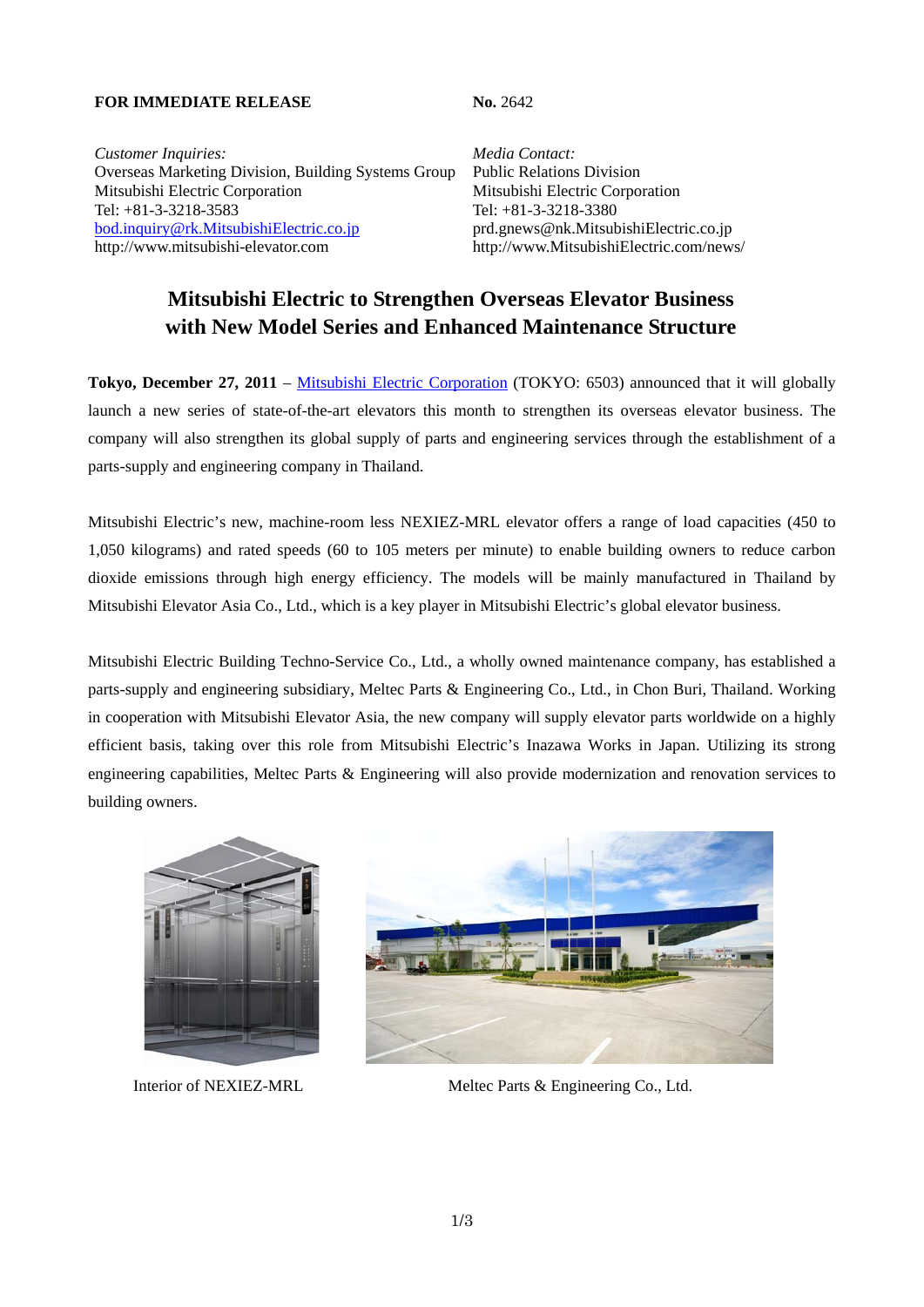# **Main Features of NEXIEZ-MRL Elevators**

## 1. Energy savings

The NEXIEZ-MRL elevator contributes to the shift to sustainable societies by offering green features such as LED lighting and regenerative converters.

 $\triangleright$  LED lighting (optional feature) Energy-efficient, long-life LED lighting is used for car lighting and hall lanterns, cutting energy consumption by approximately 50 percent or more.

 $\triangleright$  Regenerative converters (optional feature)

Although the power generated during traction machine operation usually dissipates as heat, a regenerative converter changes the energy back into electrical power and transmits it to a distribution transformer, from which the power is fed into the building's electrical power network for reuse. Depending on specifications and operating conditions, the system can cut energy consumption and CO2 emissions by 35% each.

Energy-saving operational control (optional feature)

When someone pushes an elevator call button, the system selects the elevator that best balances operational efficiency and energy consumption based on each car's potential energy consumption according to its current location and passenger load. The system can reduce energy consumption by up to 10% (requires at least two elevator cars in operation).

# 2. Greater traffic efficiency and more effective use of building space

The NEXIEZ-MRL elevator incorporates the Variable Traveling Speed Elevator System (VSE), a proprietary Mitsubishi Electric technology, for faster and more efficient rides. VSE combined with Smooth Emergency Terminal Slowdown (SETS) technology optimizes the balance between traffic and space, thereby maximizing traffic efficiency.

 $\triangleright$  Variable Speed Elevator System (optional feature)

With Mitsubishi Electric's industry-first Variable Traveling Speed Elevator System, an elevator can travel faster than its rated speed according to the weight balance between the car and the counterweight. The elevator offers greater convenience for users by reducing waiting time by up to 15% and traveling time by up to 32%, depending on specifications and operating conditions.

 $\triangleright$  Smooth Emergency Terminal Slowdown (optional feature\*)

Mitsubishi Electric's proprietary Smooth Emergency Terminal Slowdown (SETS) technology helps save vertical space by using a distinct feature where a microcomputer monitoring for excessive elevator speeds activates a braking system that quickly responds and brings the elevator to a smooth stop within a shorter distance.

Applying the SETS system allows operators to reduce the overhead and pit dimensions by up to 550 mm compared to conventional elevator systems.

\*This optional feature will be released soon.